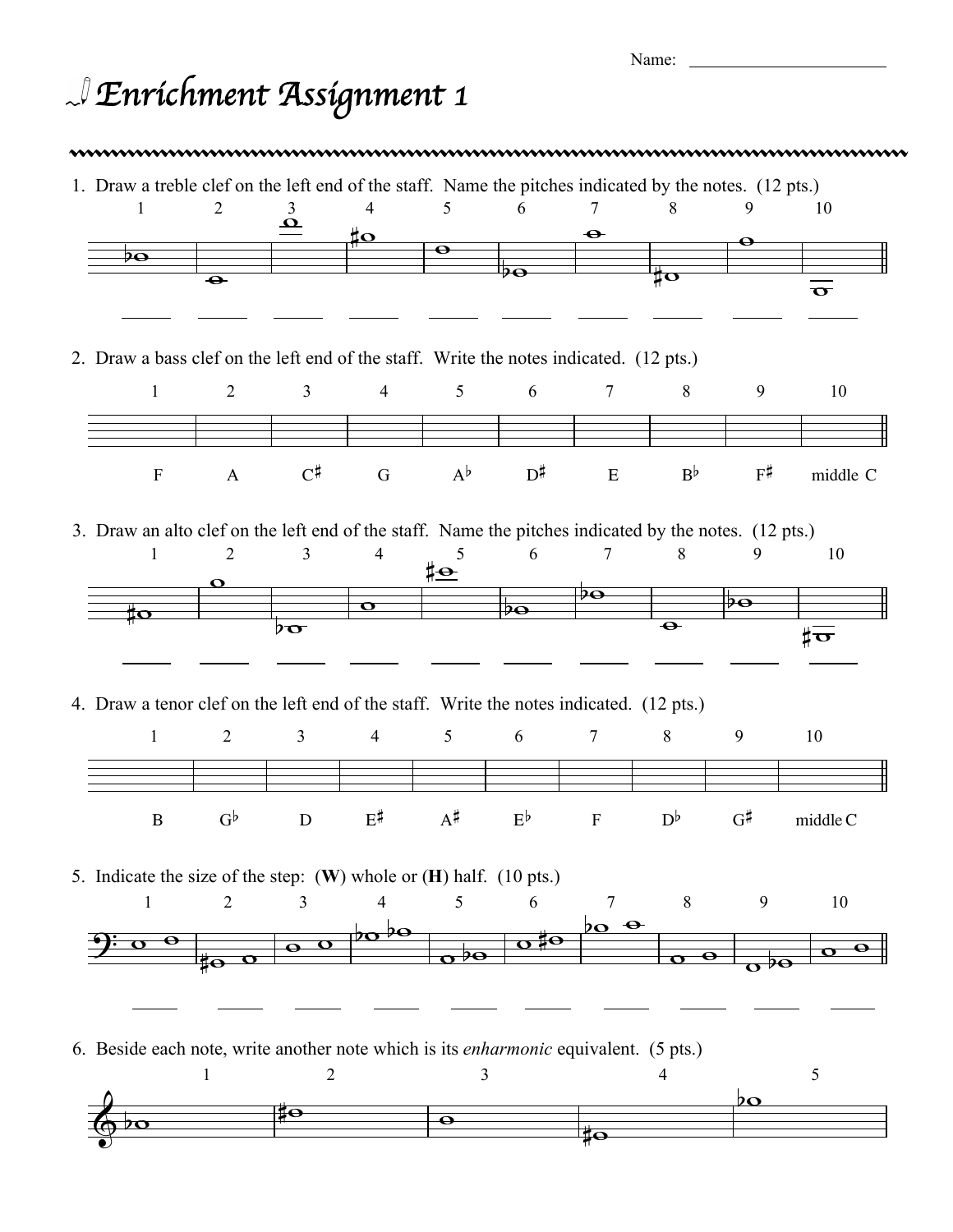## *Introduction to Music Theory/Enrichment Assignment 1*

7. Rewrite the notes to show where they would be written in the opposite clef. Each pair must represent the exact same location on the keyboard. (10 pts.)

|     | example           |  |     |   | $\mathfrak{b}$ |             |           |          |
|-----|-------------------|--|-----|---|----------------|-------------|-----------|----------|
|     |                   |  |     |   |                |             |           |          |
|     |                   |  |     |   |                |             |           |          |
|     |                   |  |     | e |                |             |           |          |
| HS  |                   |  | - 1 |   |                |             |           |          |
|     |                   |  |     |   |                |             |           |          |
|     |                   |  |     |   |                |             |           |          |
|     |                   |  |     |   |                |             |           |          |
|     | $\mathbf{\Omega}$ |  |     |   |                | $\triangle$ | $\bullet$ |          |
|     |                   |  |     |   | . .            |             |           | <u>.</u> |
| -61 |                   |  |     |   |                |             |           |          |
|     |                   |  |     |   |                |             |           |          |
|     |                   |  |     |   |                |             |           |          |

8. On the keyboard below, locate the pitches from #7 above, and place their corresponding numbers on the correct keys. "Middle C" is the C located in the middle of this keyboard. (See my example) (10 pts.)



9. Five pitches are numbered on the keyboard below. Notate their correct pitches on the alto clef provided. Again, "Middle C" is located in the middle of this keyboard. (5 pts.)